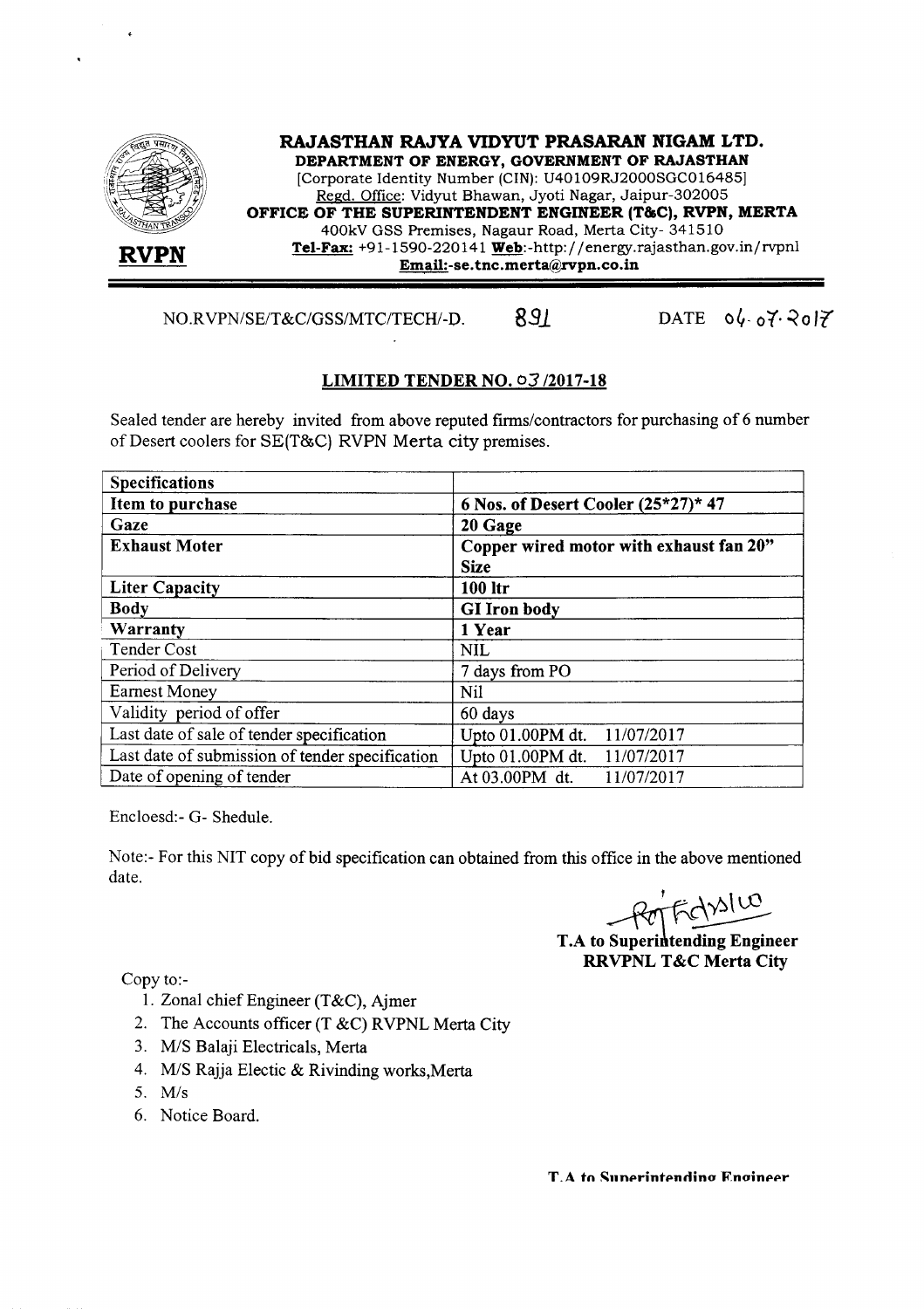## **Terms & Condition**

- 1. As this is a supply contract therefore price should be including all type of taxes.
- 2. Tender alongwith relavant document shall be submitted in closed/ sealed envelope duly superscribe that" Quotation for purchase of cooler" for SE T&C RVPNL merta city premises.
- 3. The quoted rates will be valid for 60 days.
- 4. Delivery shall be made within 7 days of Purchase order.
- 5. Payment shall be done as per Nigam Policy.
- 6. All addition and deletion in tender must be clearly mentioned ..
- 7. Above reputed firms are required that tender should be addressed to SE(T&C) RVPN Merta city having office at 400 kv GSS merta city.
- 8. All the document issued to signed by each contractor.
- 9. Tender received late due to any reason or which are incomplete shall not be accepted for consideration.

10 The firm have to submit the authorization certificate of company dealer ship

Februa

~ T.A **to Superintending Engineer RRVPNL T&C Merta City**